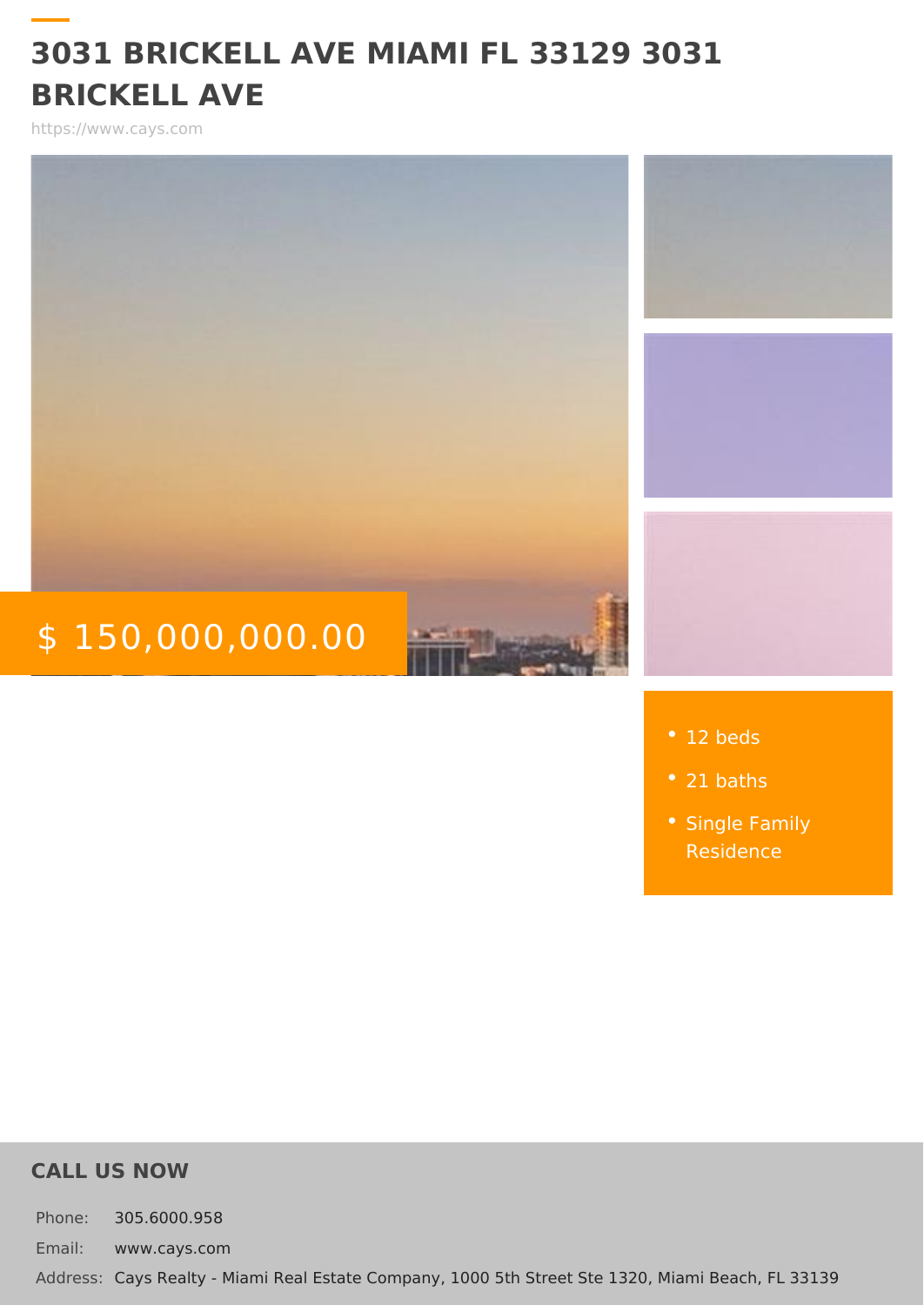#### BASIC FACTS

| MLS #:A11152827              | Post Update @022-04-23 17:39:13 |
|------------------------------|---------------------------------|
| Bedrooms12                   | Bathrooms21                     |
| Bathrooms HaBf:              | Bathrooms Full3                 |
| Area: 19919 sq ft            | Lot Size UniSsquare Feet        |
| Year build:913               | StatusActive                    |
| Type Single Family Residence |                                 |

#### PROPERTY FEATURES

Door Feature Stench Doors Exterior Featur Balcony, Security/Hi Impact Doors, Lighting, Porch, Patio Court(s)

Interior Featur®suilt–in Features, Wlatseortfront FeaturBsay Front, No Fix Cabinetry, Dining Area, Separate/Bordngeels, Ocean Access, Seawall Dining Room,Entrance Foyer,Eat-in Kitchen,French Door(s)/Atrium Door(s),Fireplace,Kitchen Island,Pantry,Sitting Area in Master,Upper Level Master,Bar,Elevator

Window Feature smpact Glass Pool Feature Isn: Ground, Pool

Parking Featur Csircular Driveway, Driveway, Detached, Garage g Gules et Maker, Microwave, Refrig Appliance  $\Omega$  ryer, Dishwasher, Gas Cleaning Oven,Washer

Architectural StyDetached, Two Stoomstruction Materialock

| CoolingCentral Air | Cooling Y/N:   |
|--------------------|----------------|
| Covered Spaces:    | Fireplace Y/N: |

#### CALL US NOW

Phone: 305.6000.958 Email: www.cays.com Addres Cays Realty - Miami Real Estate Company, 1000 5th Street Ste 1320, Mia